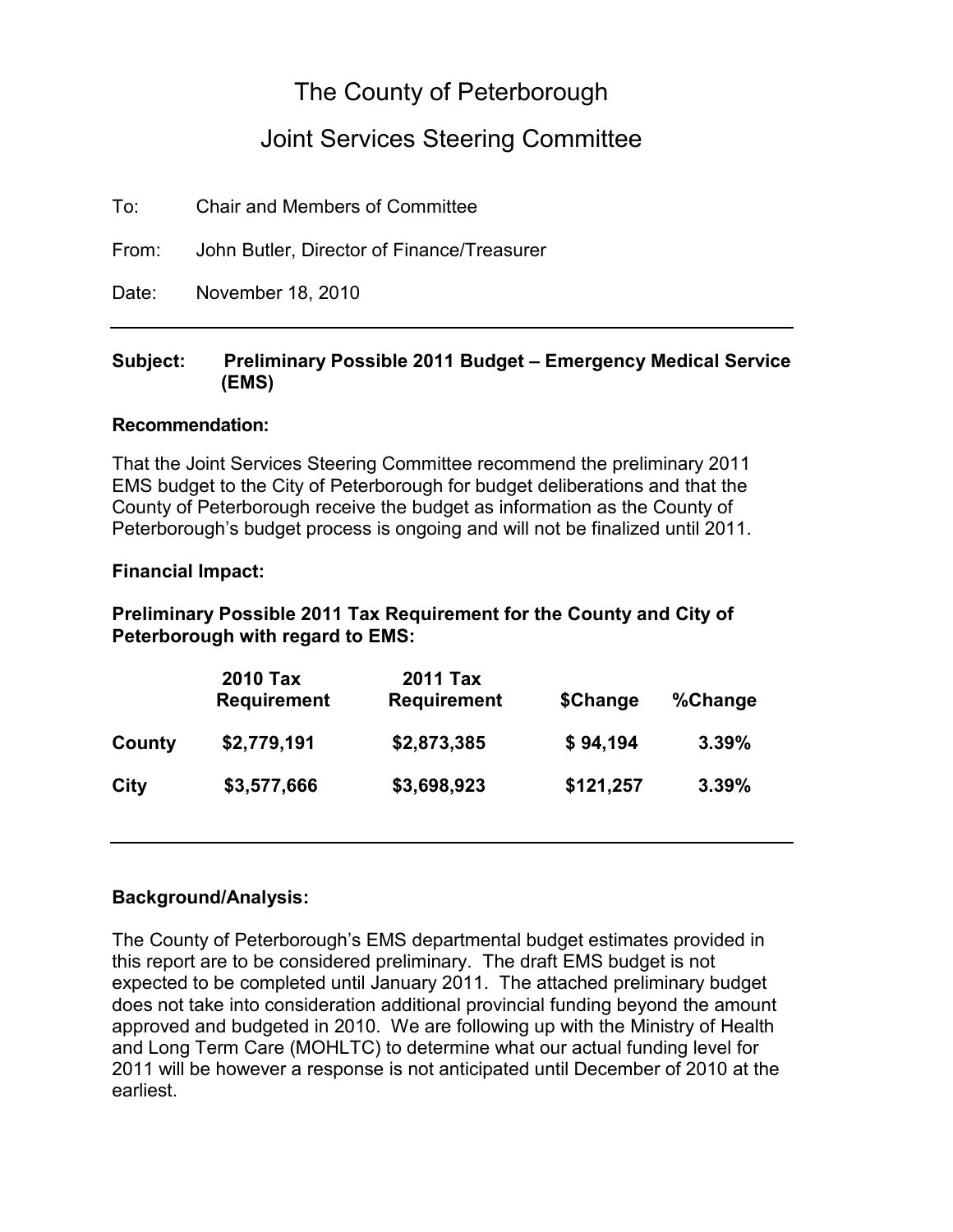Reserve contributions and allowances contained within the 2011 preliminary budget figures have been calculated in compliance with the revised MOHLTC reporting standards as released by the Ministry in 2010. MOHLTC staff is currently reviewing transitional issues brought to their attention by the Eastern Ontario Warden's Caucus Treasurer's group regarding budgetary implications of the new PSAB reporting guidelines as interpreted by the ministry. At the moment however, there is insufficient information to predict an outcome. Estimates and provisions have therefore been calculated based on the best information available at this time.

Appendix A to this report provides preliminary numbers for your review. The estimates summarized in Appendix A are formulated with consideration for such factors as: wage and salary forecasts, a one percent (1 %) increase in the Ontario Municipal Employee Retirement System (OMERS) contribution rate, an overall 3.7% increase in employee benefits premiums as specified in the benefit provider's renewal agreement, recently announced rate increases in both Canada Pension Plan and Workers Safety Insurance Board premiums, incremental legal costs, software license renewal increments, and various other operational expenses. The OMERS contribution rate noted above is an unavoidable incremental cost expected to increase the operating expenses of the service by up to \$66,000 in 2011. Similarly, estimates indicate that the increase in employee benefits premiums can be expected to add approximately \$21,000 to overall operating expenses.

The service is expecting further financial pressures with regard to vehicle maintenance and fuel costs. With the pending implementation of new ambulance response time standards being introduced by the Province of Ontario and in response to periodic local call pressures, it has been necessary to modify the existing responder deployment plan. As a result, it is anticipated that this will impact the fleet fuel and maintenance costs, increasing them by approximately 7% in the 2011 period. All efforts are being made to ensure these increases are kept to a minimum and fleet performance will be monitored closely.

In an attempt to mitigate increases, efforts have been made to cut and or economize on costs at every opportunity. To this end annual severance and capital reserve provision have been reduced significantly in the 2011 preliminary budget. In general, spending trends across the board have been examined and reduced where ever possible. Where increases are evident, efforts are being channelled into developing future costs saving strategies. Current investigations are focused on such areas as; power consumption, maintenance and janitorial services, vehicle maintenance, heating costs, and waste disposal.

Two ambulances are scheduled for decommissioning in 2011 thus reducing the capital outlay from the three replaced in 2010. While both of these units are funded from the County/City capital equipment reserve and thus have no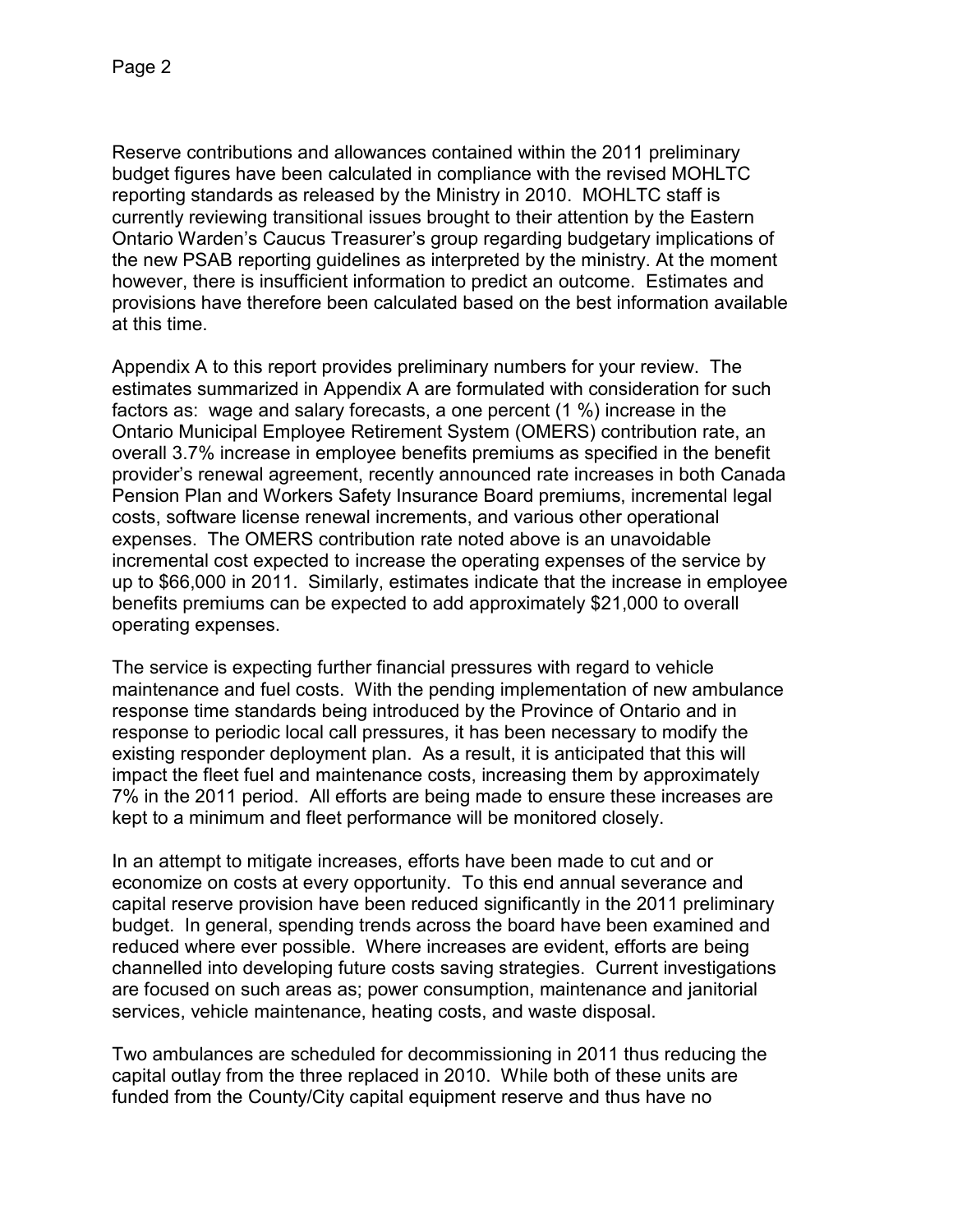incremental effect on the proposed tax requirement, an additional emergency response unit (ERU) added in 2010 and funded entirely from municipal tax revenues is not included in the 2011 budget.

While there are numerous pressures driving the various financial elements of the EMS service's 2011 preliminary budget estimates, senior management and staff remain dedicated to ensuring that the County and City of Peterborough enjoy the highest standard of performance provided both professionally and cost effectively.

Further details will be released as the County's 2011 budget process moves forward to completion and more detailed information becomes available from our external partners and service providers.

Respectfully submitted,

Original signed by

John Butler Director of Finance/Treasurer County of Peterborough

Appendices:

Appendix A - EMS 2011 Preliminary Budget Appendix B - EMS Response time Plan report Appendix C - Correspondence from the Director of Emergency Health Services Branch, Ministry of Health and Long-Term Care